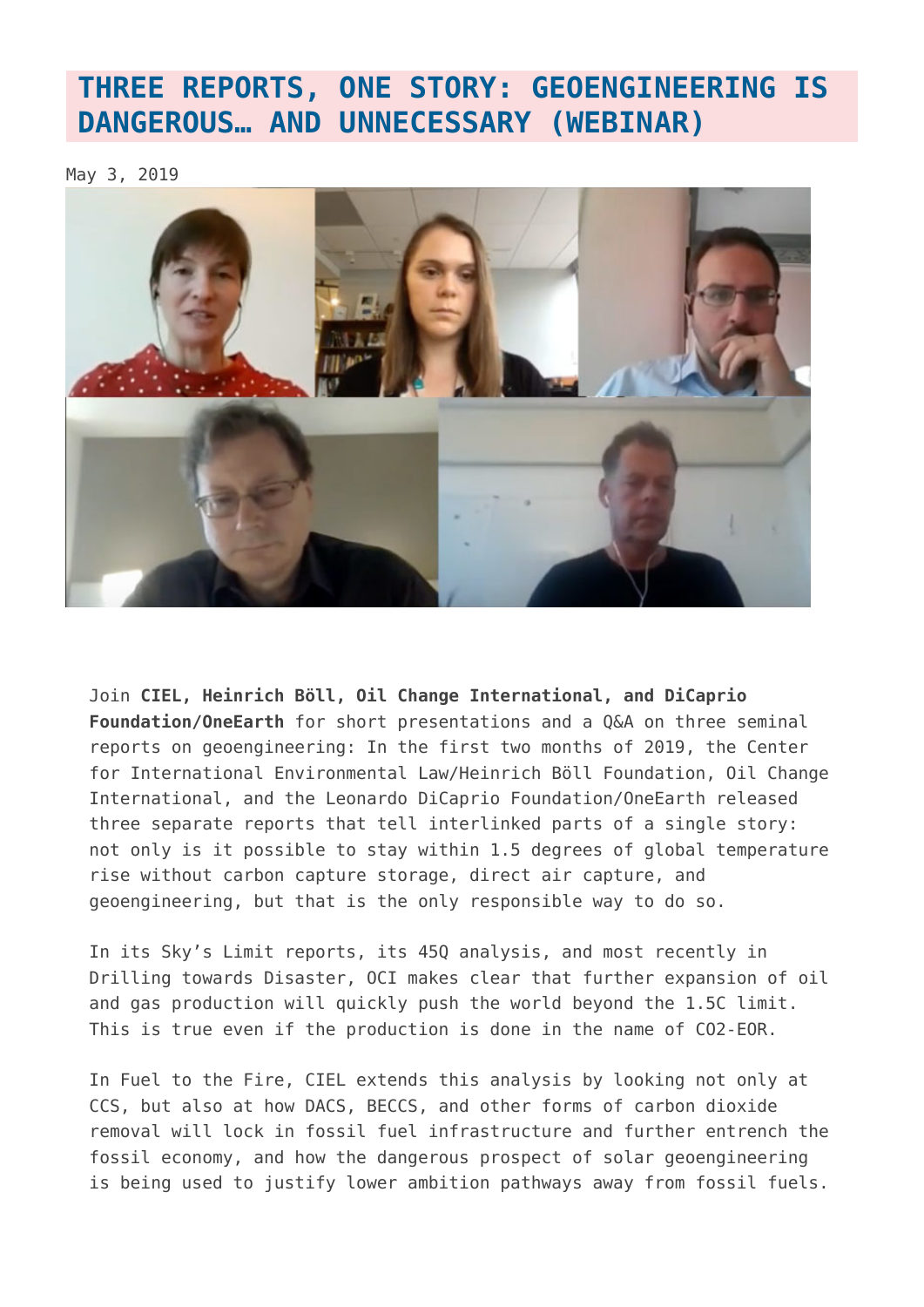Finally, in Achieving the Paris Climate Agreement, LDF/OneEarth present a compelling case and a comprehensive pathway for keeping the world below 2C or 1.5C without reliance on CCS or geoengineering. The One Earth Climate Model debunks the myth that CCUS, CDR, and other forms of geoengineering are necessary. The presenters will answer questions following presentations about each of these reports.

## **About the presenters:**

**Alex Doukas**, Lead Analyst of the Stop Funding Fossils Program, Oil Change International. Alex Doukas is the Lead Analyst in Oil Change International's Stop Funding Fossils Program. His work focuses on ending international subsidies and public finance for fossil fuels, and shifting public resources toward building a clean energy future, including access to clean energy for all. He is the co-author of Expanding Subsidies for CO2-Enhanced Oil Recovery: A Net Loss for Communities, Taxpayers, and the Climate. Alex has worked on climate and energy issues for over a decade. Previously, he worked with the World Resources Institute, where he focused on sustainable finance. Alex has also worked with the Pembina Institute in Canada on energy and climate policy.

**Carroll Muffett**, President & CEO Center for International Environmental Law. Carroll has been active in international and national climate advocacy, including campaigns against coal, oil, and gas at the national and international level, for more than a decade, and is a leader in the emerging field of international legal responses to climate change. Carroll is co-author of Fuel to the Fire: How Geoengineering Threatens to Entrench Fossil Fuel Interests and Accelerate the Climate Crisis. Before joining CIEL, Carroll served as Executive Director of the Climate Law & Policy Project and Deputy Campaigns Director at Greenpeace USA, where he was instrumental in the organization's campaigns on global warming and other issues.

**Dr. Sven Teske**, Research Director at Institute for Sustainable Futures, University of Technology, Sydney. Sven has 20 years' experience in technical analysis of renewable energy systems and market integration concept. Sven lead the development of the One Earth Climate Model, oneof the most detailed climate and energy studies ever produced. It offers a unique and interactive look at what the renewables revolution could look like on the path to meeting the most ambitious, yet essential, goals of the Paris Climate Agreement – limiting global temperature rise to 1.5 degrees Celsius.

**Lili Fuhr**, Head of International Environmental Policy Division of the